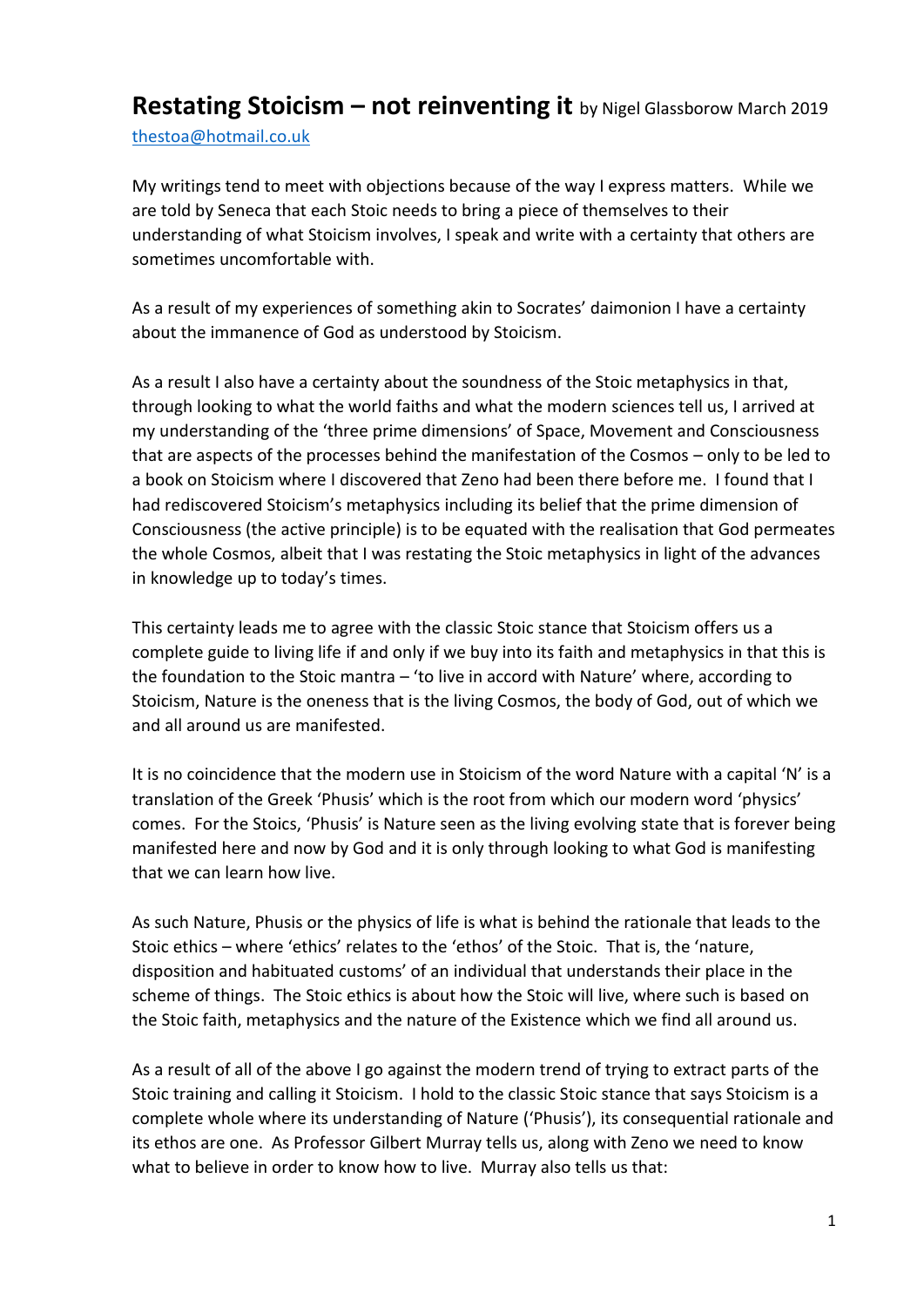*[Stoicism] 'ends by making this tremendous assumption, that there is a beneficent purpose in the world and that the force which moves nature is akin to ourselves. If we once grant that postulate, the details of the system fall easily into place.'* [Gilbert Murray a classical scholar and Professor of Greek at Oxford University. From his lecture which was originally presented at the South Place Institute in London on 16th March 1915]

And as Professor A A Long tells us:

*'If as I have as I have claimed, determinism and providence are crucial features of that view, any attempt to elucidate Stoic ethics that ignores these features will be brokenbacked'* [Page 201, Chapter 8 'Stoic Eudaimonism' of 'Stoic Studies' by A A Long, 1996 Cambridge University Press]

Along with the Stoics of old, renowned experts in the study of Stoicism confirm the classic Stoic take that the ethos of the Stoic is to be firmly grounded in the Stoic faith in an imminent and providential God that is manifesting the world about us, moment by moment. And Epictetus could be no clearer – the Stoic's ethos is to align their will with the will of God.

So I hold to the classic Stoic principle that the edifice that is Stoicism will not stand unless its three legs (its physics, its rationale and its ethics) are all in place. Remove one and the edifice falls.

This may make me a 'fundamentalist' in some people's eyes, but such also makes Seneca, Epictetus and Marcus Aurelius 'fundamentalists' in that they all followed the fundamentals of Stoicism.

So, in my interpretation of Stoicism I try to stay true to the rationale of the classic Stoicism as originally introduced by Zeno. I also try to consider such against the advances in knowledge since Zeno's time, while often finding much in modern thinking that supports and confirms the Stoic stance on many issues.

In looking to the Stoic principles afresh, starting with the basics and adding in the new knowledge and ways of describing and expressing things today, I find it sensible to try to offer a new conversation on how we can describe and explain many of the Stoic ideas in a manner that will be more understandable to the populous today.

This may offend many who want to hold to certain ways of saying things as has become the 'orthodoxy' of today. However, in his day, Zeno offered a teaching that was meant to be suitable for the person in the street. Matters became more complicated and technical as Zeno and his followers tried to explain their ideas to the more intellectual schools in Athens and so we ended up with all sorts of technical terminology and logical arguments that make Stoicism appear in places to be counter-intuitive, dogmatic and the province of an elite.

I aim to try to talk non-technically about the whole nature of Stoicism, including its metaphysics and its reliance on understanding the nature of life. I aim to take the rationale